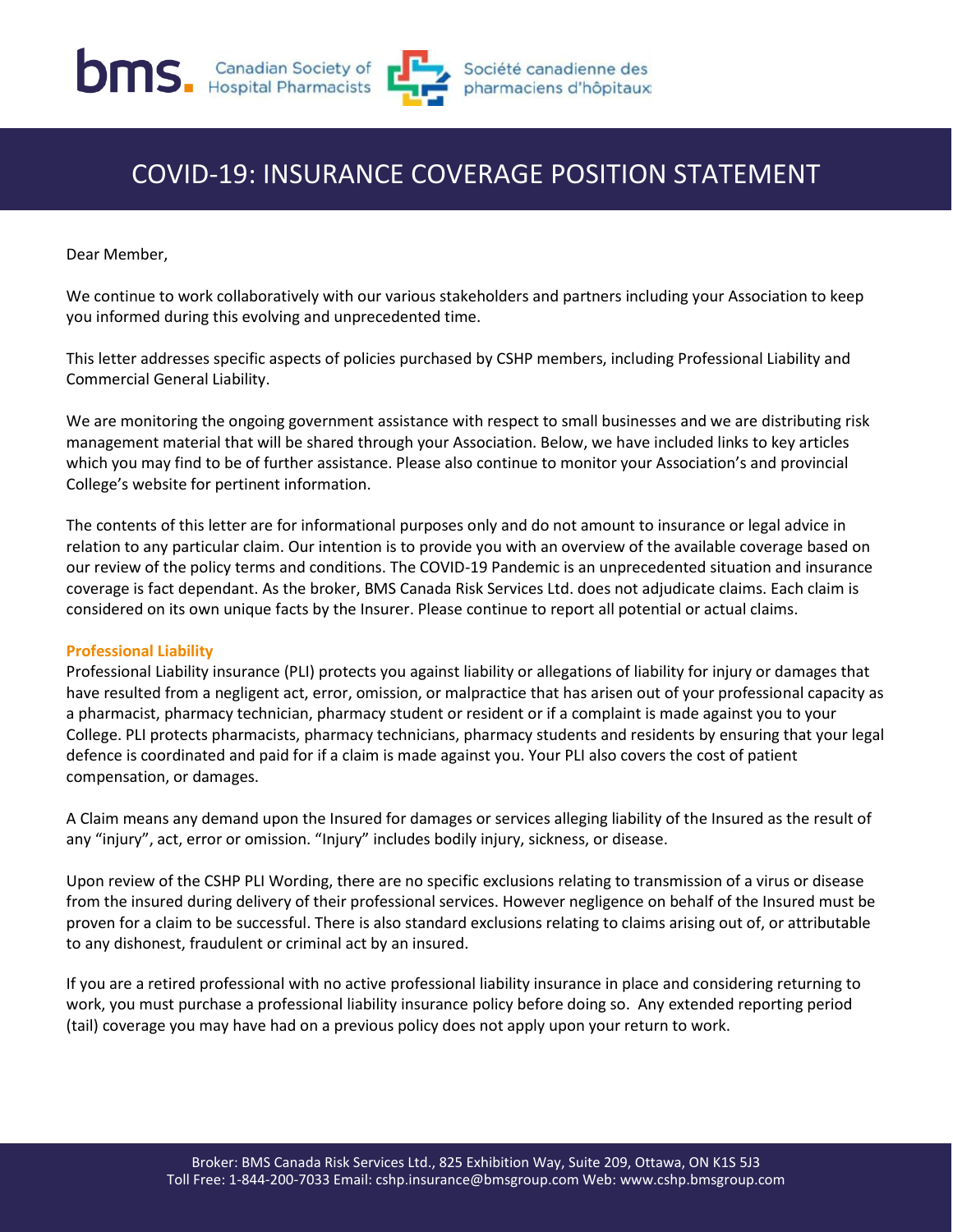## **Commercial General Liability**

If you have purchased Commercial General Liability (CGL) coverage through the CSHP program, this section applies to you. CGL is designed to protect against third party "bodily injury" and "property damage" claims. The definition of "bodily injury" includes disease, and could in limited circumstances trigger coverage in relation to COVID-19.

Insurers note that in order for the CGL to respond in present circumstances, there would have to be allegations of bodily injury, property damage or personal injury claimed by a third party arising from your handling of the COVID-19 pandemic. Additionally, the insured would need to be negligent and the loss must occur during the policy period and in the Coverage Territory (Canada).

Pollution is a common exclusion across CGL policies. It is anticipated that this exclusion will be contested and applied to limit opportunities for coverage in relation to COVID-19.

## **Claims Reporting**

Every claim is unique and will be assessed on its own merit by the Insurer. Please continue to report all potential or actual claims. The content of this letter is for informational purposes only and does not constitute insurance or legal advice in relation to any particular claim.

Claims Reporting details can be found on your individual Certificate of Insurance as well as at [www.cshp.bmsgroup.com.](http://www.cshp.bmsgroup.com/)

If you have any questions, or to obtain a copy of the policy wording(s), please contact BMS at [cshp.insurance@bmsgroup.com.](mailto:cshp.insurance@bmsgroup.com)

## **Insurers for CSHP Insurance Program Policies:**

Professional Liability: W.R. Berkley (Lloyd's) Commercial General Liability: W.R. Berkley (Lloyd's)

### **Additional Resources**

[Virtual Health Care Services](https://www.bmsgroup.com/where-we-are/canada) – Ensuring Continuity of Care First Response – [The Law Governing States of Emergency in Canada](https://www.bmsgroup.com/where-we-are/canada) [Most Businesses not covered for Potential Interruptions from Coronavirus, insurance industry warns](https://www.theglobeandmail.com/business/article-most-businesses-not-covered-for-potential-interruptions-from/) - *Globe and Mail* [Coronavirus and small business: keeping you and your employees safe](https://protect-eu.mimecast.com/s/bC0SC0VkQF2vO0Vujqt_6?domain=northbridgemarketingcommunication.cmail19.com) - *CFIB* COVID-[19│Pandemic Preparedness for Business](https://protect-eu.mimecast.com/s/9eHiCgLjzul6X59C8Xiue?domain=northbridgemarketingcommunication.cmail19.com) - *Canadian Chamber of Commerce* [Coronavirus disease \(COVID-19\): Resources for Canadian businesses](https://protect-eu.mimecast.com/s/bK6cCkZnETnlV39h3HwwZ?domain=northbridgemarketingcommunication.cmail19.com) *– Government of Canada*

We are committed to monitoring developments as the COVID-19 pandemic evolves and we will continue to provide updates, including from insurers as they become available. We will also share additional resources with you.

Thank you for your continued participation in the CSHP Liability Insurance Program.

### **Brian Gomes**

President & CEO, BMS Canada Risk Services Ltd.